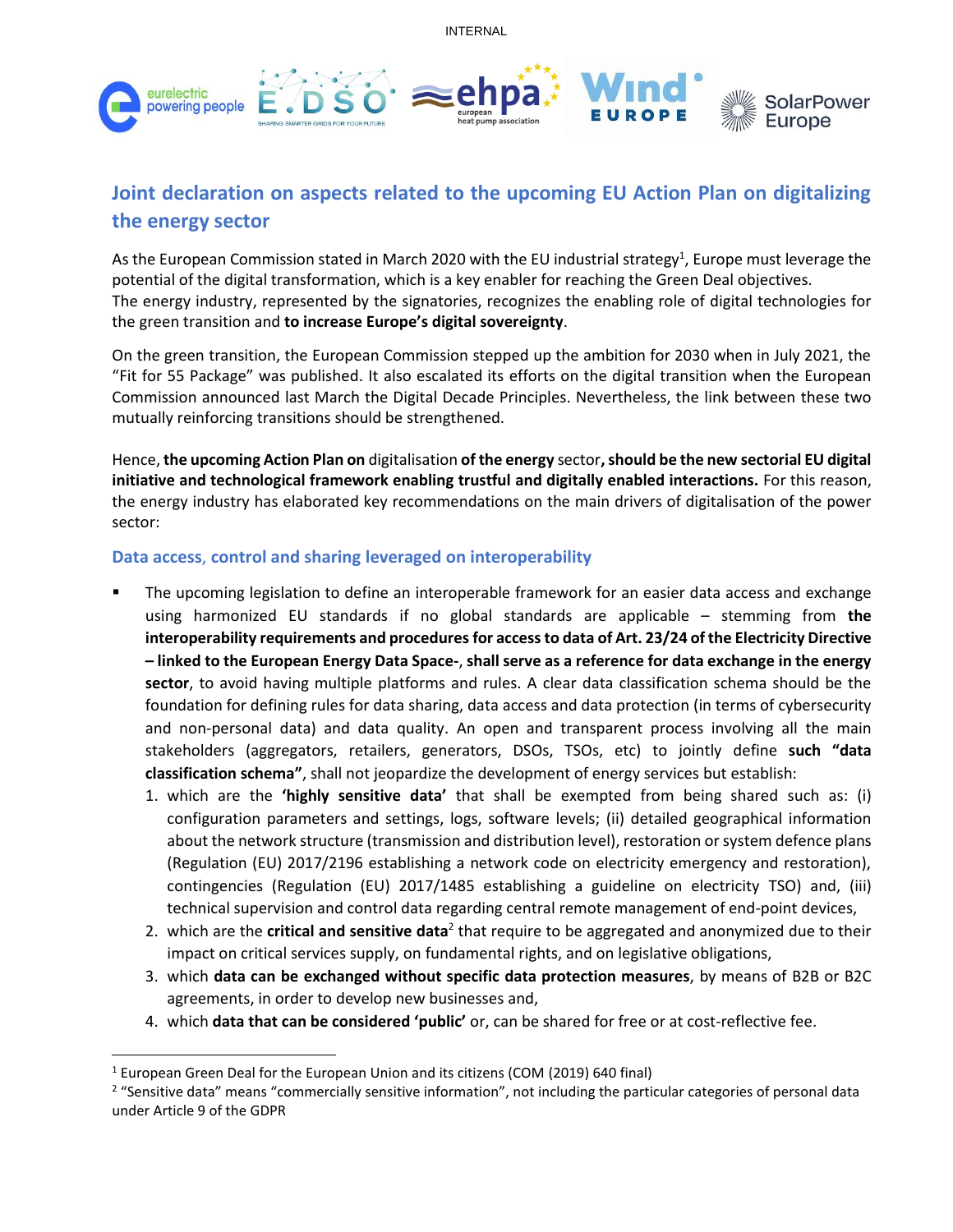INTERNAL



- At the same time, the classification schema should define, for each one of the previous types of data, who are the possible data recipients (which public authorities and, private actors)
- **Risk analyses and cost-benefit evaluations based on the data classification schema, will enhance participation in data sharing**, including energy-related data from connected devices. When the data is not sensitive, an easier access to markets data will also be relevant for the deployment of innovative energy services supporting consumers' participation and contribution towards the decarbonisation objectives. Otherwise, these data should be anonymized and aggregated per geographical area, to avoid any malicious purpose.
- **Costs to create a fair data-sharing ecosystem**, such as changing data formats, anonymizing, and assuring the transfer of data **shall be also recognised and allowed to be part of the general remuneration scheme**, in cases of data transfers to any third party. Any extra charge shall be managed at national level, and avoid creating barriers for innovation, or discriminating among different types of market participants.
- Moreover, **targeted incentives should be elaborated to promote the uptake of data-sharing** solutions across the energy system, and for participating in future markets for digital energy services.
- As a general rule, and as recommended in the EU Strategy for Data, to develop competitive markets for digital energy services, **the sharing of privately held data should be done on a voluntary basis** to secure fair competition. Nevertheless, data access obligations shall differentiate between the kind of data and purpose of the sharing.
- Finally, **the drafting of voluntary compensation guidelines involving all impacted actors, shall enhance participation in data-sharing**. The guidelines shall refer to one of the public goals defined by the EU Commission, considering factors such as the size of the company, an index to the market value of the data, energy sector-specific considerations, and the purpose of obtaining the data.

### **Privacy and Data Protection**

- Policy measures are needed to ensure that new markets, products, and services based on energy data are open and competitive, while ensuring data protection, privacy, and cybersecurity. **Privacy rules must allow for greater innovation** and facilitate eligible parties' access to consumer data, provide permission from consumers and respecting security and promoting a privacy by design approach. This will allow the growth of the data economy.
- **The legislation on e-Privacy must be updated to allow for greater innovation**. The current proposal of the Council of the EU on e-Privacy would introduce barriers, first for system operators to provide current and future essential services and secondly, for retailers to encourage consumers' engagement in flexibility services provision and energy markets.
- Utilization rights of the energy industry should be recognized for information of the end-user<sup>3</sup>, when it is processed solely for the purpose of performing or improving its services to achieve the policy objectives set out in the European Green Deal. A possible mean to implement this exemption would be including this proposal in the Data Act, instead of the exemption given at Article 11 for use allowance in case data processing did not cause '*significant harm'*).

 $3$  Joint declaration of four EU Associations on serious concerns about the actual proposal for an e-Privacy Regulation: [https://cdn.eurelectric.org/media/5297/e-privacy\\_\\_vdn\\_signed-2021-030-0232-01-e-h-3F3519C5.pdf](https://cdn.eurelectric.org/media/5297/e-privacy__vdn_signed-2021-030-0232-01-e-h-3F3519C5.pdf)